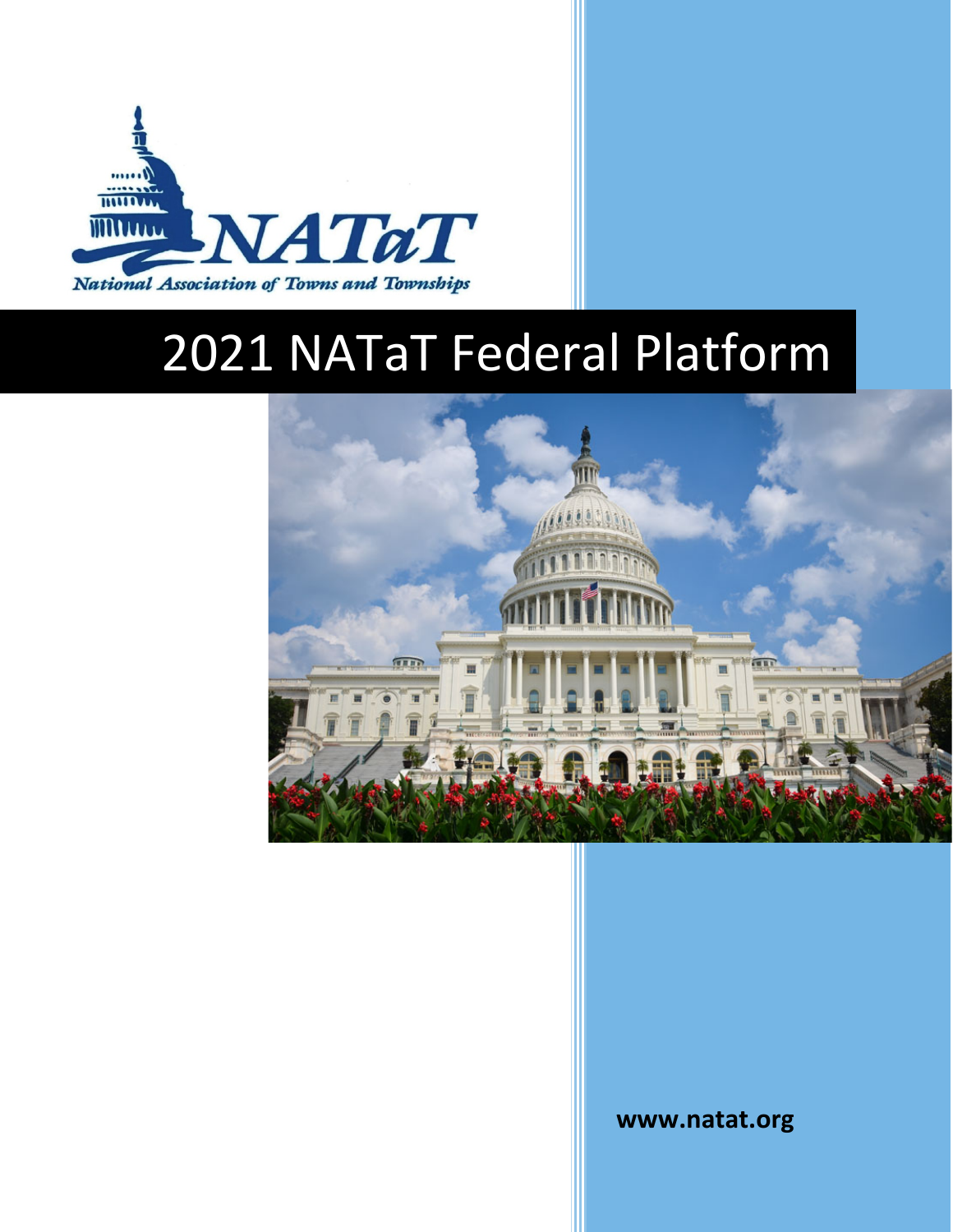

## **Federal Priorities for the 117th Congress**

### **Infrastructure Priorities**

#### **Transportation**

- Towns and townships do not receive federal transportation funding unless they are recipients of a competitive grant award. However, they are responsible for maintaining a large percentage of roads in their respective states. NATaT supports efforts to ensure local roads in our communities receive a portion of the state's Surface Transportation Block Grant Program funds.
- NATaT supports preserving or increasing the current 15 percent set-aside for off-system bridges and supports enhanced funding for bridges that are located on "local" roads.

| <b>State</b>                                                                                                                                             | <b>Road Miles Managed</b><br>by Towns/Townships | % of Federal<br><b>Funds</b> |
|----------------------------------------------------------------------------------------------------------------------------------------------------------|-------------------------------------------------|------------------------------|
| <b>Minnesota</b>                                                                                                                                         | 39%                                             | $< 1\%$                      |
| <b>Illinois</b>                                                                                                                                          | 53%                                             | $< 1\%$                      |
| Ohio                                                                                                                                                     | 34%                                             | $< 1\%$                      |
| Pennsylvania                                                                                                                                             | 64%                                             | $< 1\%$                      |
| Wisconsin                                                                                                                                                | 54%                                             | $< 1\%$                      |
| <b>New York</b>                                                                                                                                          | 50%                                             | $< 1\%$                      |
| <b>North Dakota</b>                                                                                                                                      | 67%                                             | 0%                           |
| 0%<br><b>Michigan</b> $-$ 66% of the state's roads are in<br>townships and managed by counties;<br>townships reimburse counties 50-100% of<br>that cost. |                                                 |                              |

- NATaT supports streamlining and shortening the federal permitting process for transportation projects while still requiring environmental stewardship.
- NATaT encourages the US Department of Transportation (DOT) to prioritize funding projects in rural areas. NATaT also wants to ensure that DOT understands the reality of the current "rural" definition, which is an area that is outside an urbanized area with a population of less than 200,000. To our nation's towns and townships, 200,000 is not "rural."
- As Congress reauthorizes the FAST Act, NATaT wants to ensure that any effort to impose vehicle miles traveled fees considers the limited transportation options for rural residents and the resulting need to use their vehicles to access work and daily services.
- NATaT opposes efforts to increase the national truck weight limit on the federal highway system, and efforts to allow longer, wider double- and triple-trailer trucks on federal highways.

#### Broadband and Telecommunications

- NATaT supports efforts to ensure that all households have access to high-speed broadband with a primary focus of deployment in non-urban, rural areas where access is the most limited.
- NATaT supports satellite internet programs that can provide universal access to broadband.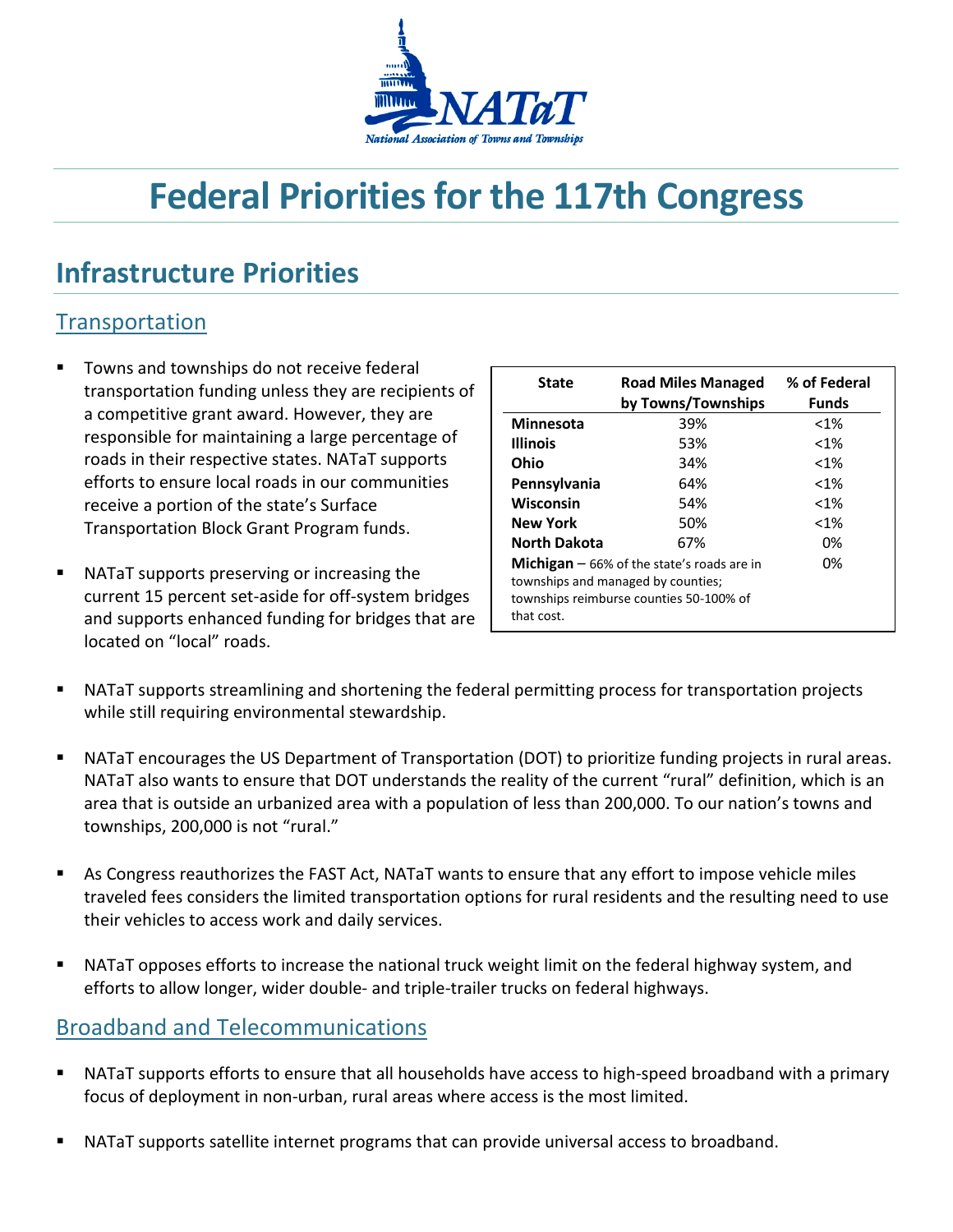- NATaT supports the Administration and Congress as they prioritize increased funding for broadband deployment. However, NATaT wants to ensure that our unserved and underserved areas remain economically viable by requiring a minimum, affordable speed of no less than 25 Mbps/3 Mbps (download/upload).
- NATaT supports efforts to improve broadband mapping. Current broadband maps are inadequate and do not accurately depict broadband service.
- NATaT supports efforts to streamline deployment *without* preempting local control over local siting decisions and time to review applications – tenets of a community's right to self-govern.
- NATaT opposes FCC proposed rules that would permit cable operators to reduce their franchise fee payments by the fair market value of their non-cash "in-kind" contributions (e.g., use of cable facilities or equipment).
- NATaT supports the efforts of the Rural Broadband Caucus in both the House and Senate to facilitate discussion, educate Members of Congress, and develop policy solutions to close the digital divide in rural America.

### **Volunteer First Responders**

NATaT supports Congressional efforts to establish incentive programs to recruit and retain volunteer first responders. Volunteer firefighters alone save communities of all sizes \$129 billion a year, and represent 71% of all firefighters in the U.S. Of the total number of volunteer firefighters, 95% service communities with a population of 25,000 or less.

 NATaT supports the Volunteer First Responder Housing Act that would expand existing federal housing assistance programs to qualified volunteer first responders.

### **Federal Funding**

- NATaT supports efforts to control federal spending but supports increased, or at least level funding for those federal programs that promote local economic development, create jobs, and generate tax revenues to all levels of government. They include: USDA's Rural Development programs; FEMA's State and Local Programs, particularly Fire Act Grants; Economic Development Administration programs; and National Telecommunications and Information Administration broadband-related programs.
- NATaT supports budget allocation policies that are fair to towns and townships. A disproportionate amount of federal funds is directed to larger metropolitan communities. The most recent example of this is the state and local government assistance provided by the Coronavirus Aid, Relief, and Economic Security Act (CARES Act). Towns and townships were largely ignored when CARES Act funds were disbursed by the federal, state, and larger local governments. NATaT supports direct funding for ALL units of local government, regardless of population, in the next relief bill. Notably, larger communities have significant needs, but so do our nation's smaller communities. Allowing smaller local governments to access funding directly, and in the same manner as large municipalities, will enhance job creation and economic development in communities throughout the country.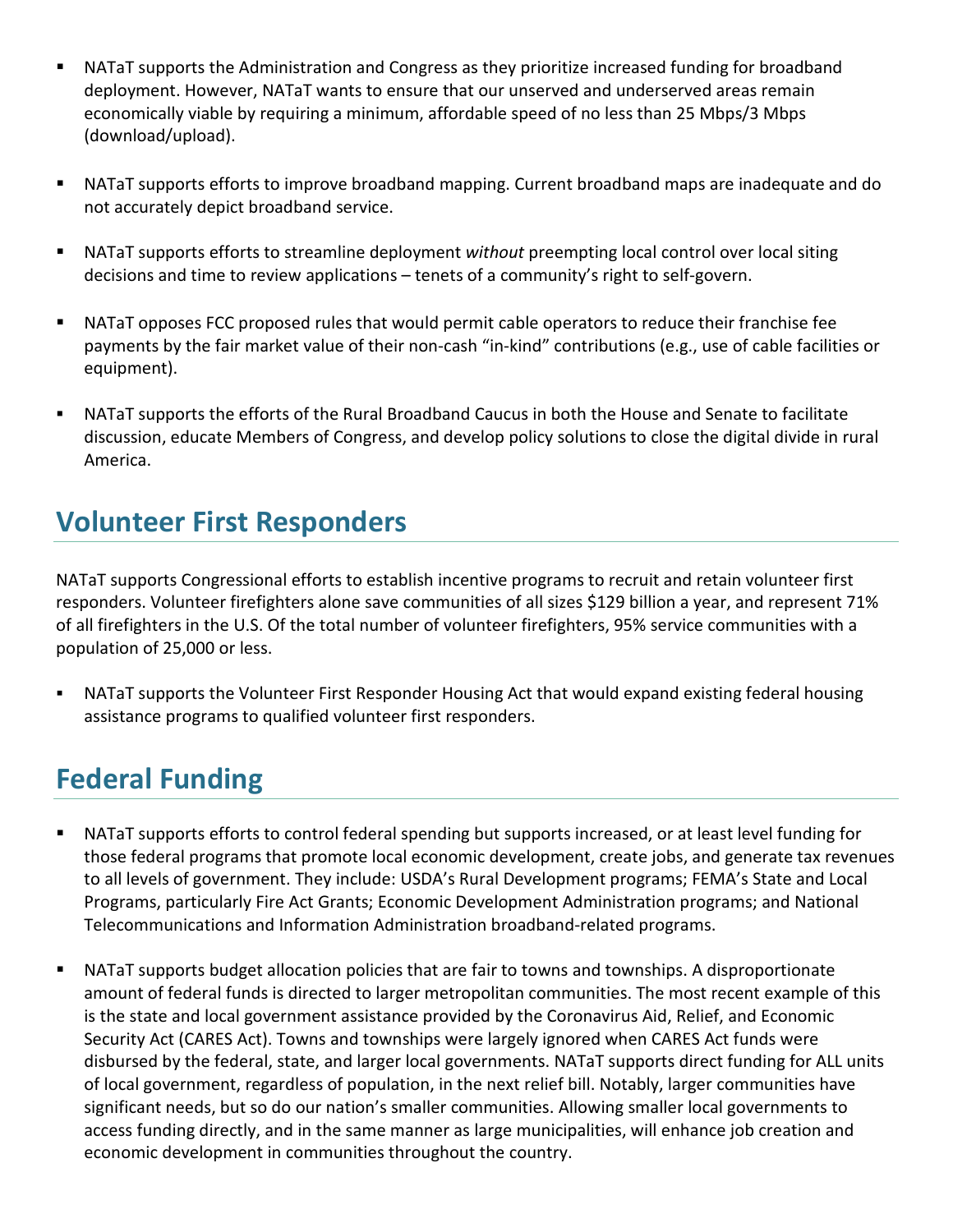### **Tax Priorities**

- NATaT supports preserving the tax-exempt status of municipal bonds that have helped build public infrastructure for more than 200 years. These bonds enable state and local governments to access necessary capital for critical infrastructure projects. NATaT also supports reinstating advance refunding bonds to allow a community to refinance a municipal bond and maintain the bond's tax-exempt status.
- NATaT supports the efforts of the House Municipal Finance Caucus as a forum to discuss the opportunities and challenges for local governments to fund initiatives that strengthen our communities, and to advocate for bipartisan policies that enhance our access to the capital markets.

### **Unfunded Mandates and Federal Preemption**

- NATaT strongly supports legislation that would require the federal government to provide adequate and necessary funding sufficient to implement and administer any mandate imposed on local government.
- NATaT opposes federal government involvement in issues that should be resolved at the local level by elected public officials who are closest to the people affected. The federal government should limit its involvement in issues such as personnel matters, land use decisions, economic development, and delivery of local government services, and give local elected officials maximum flexibility in selecting the best options to achieve local priorities.
- NATaT supports a common-sense review and re-write of the EPA's pending *"Waters of the U.S."* rule without unnecessarily expanding the jurisdiction of the Clean Water Act.
- As mentioned in the "Broadband" section of the platform, NATaT supports preserving long-standing local zoning authorities in the deployment of emerging technologies, like small cell 5G. That authority is essential to protecting the safety of our residents.